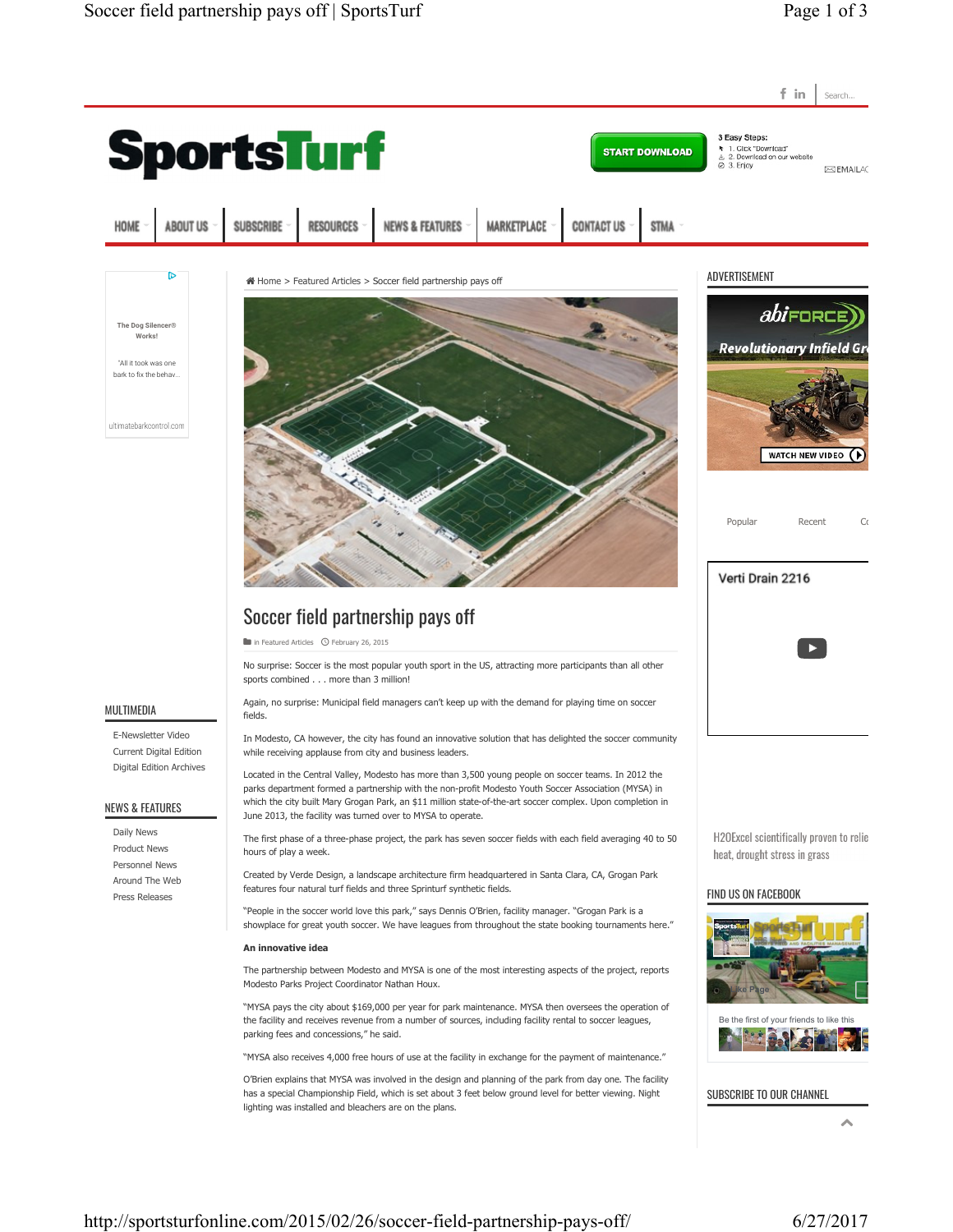The revenue that the fields generate comes from several sources: soccer training camps; competitive leagues that travel around the state (Modesto alone has 30 competitive teams); recreational leagues; plus adult leagues. Senior leagues are in discussion and may soon be joining the roster. More than 400,000 people attended soccer events in Modesto the first year of operation.

"Bookings run six to eight months in advance," says O'Brien. "The Northern California Soccer League, for example, with 3,000 teams, has booked Grogan Park for their quarter-, semi- and tournament finals for 2015."

This activity has generated revenue far beyond the soccer field. Businesses in town report healthy hotel and restaurant bookings as a result of the soccer events.

What does it take to keep this high-demand park in great condition?

The synthetic fields feature Sprinturf CoolFill infill, which reduces surface temperatures up to 30 percent when used with green granules. CoolFill provides an alternative to traditional black crumb rubber infill and comes in a variety of colors that "feel" cooler while also complementing the color of the turf system fibers.

The safer playing surface and green colorant provides a realistic and aesthetically pleasing field that is UVresistant, while reducing the temperature on the playing surface.

"By specifying CoolFill, we anticipate the green coating will knock a few degrees off the field temperature during games played in the heat of July, August and September," said Houx.

"The grass blades were specified to be 3/8" between tufts and 3/8" between rows, which is more densely packed than standard ¾" blades, and this helps to lower the field temperature and make the grass look more real."

The synthetic fields are groomed once or twice a week, depending on use, with a Greens Groomer Litter Kat synthetic turf sweeper and Spring Tine rake.

An important part of the maintenance is a weekly wash down by Mirage M-160 sprinklers from Underhill International. The M-160 sprinklers have a 174-foot throwing radius. At Grogan Park the M-160s run for five minutes per station, or 30 minutes to wash down the entire field.

Known as "piston-driven water cannons," M-160s are installed at grade and disappear when retracted. They provide full or part-circle coverage.

"At Grogan Park, six heads were installed on the sidelines of each synthetic field," said Derek McKee, principal at Verde Design. "They were placed completely out of the area of play for safety reasons. Four heads on each field are set for 90° of coverage and two heads are set for 180° of coverage.

"The high volume of water does a good job of scrubbing down the fields."

Underhill's M-160 measures 23.7 inches high and has an above-grade pop-up height of 2 ¾ inches. The arc of coverage can be adjusted from 30º to 360º and the rotation speed from 100 to 240 seconds. The head has a 23º trajectory, and a range of nozzles from 16 mm to 26 mm is available for efficient water distribution. The M-160 operates at 60 to 120 psi and handles from 96 to 300 gallons per minute.

Grogan Park draws water from an on-site well. Because the M-160s run at 140 psi, a booster pump was installed to maintain consistent water pressure. When the park first opened, facility staff found that well water particulates were clogging the filters. By stepping up the maintenance program and cleaning the filters about every six months, the problem was easily resolved.

"Another plus is that the M-160s help reduce static on the fields," said Houx. "Polyethylene turf can create static, especially when it is hot and dry. Once the fields are wetted down, the static disappears and players don't experience 'shocking' during the games."

O'Brien says that last year's World Cup generated huge interest in soccer among youngsters and parents.

"It's a wonderful sport that doesn't require a lot of equipment or expense to play . . . and enthusiasts of all ages have a chance to participate.

"The city found it fitting to name the park after Mary Grogan, who was director of the Parks and Recreation Department in Modesto for 29 years. She was a driving force in creating 75 parks in the city and largely responsible for Modesto's reputation as the 'City of Trees' with more than 300,000 trees. She was also a leader in the California Parks and Recreation Society and served as president. Mary passed away in 2010 . . . I think she would have been very pleased with her new park."

This article was supplied by Hardwick Creative Services, Encinitas, CA on behalf of their client, Underhill International.



Previous: San Diego Water Authority, synthetic<br>turf companies offer discounts

Next: Jacobsen Certified Pre-Owned Program Partners with Service Dog Charity »

ABOUT ESCHRODER

ㅅ

GreenMediaOnlinePubs 11 videos